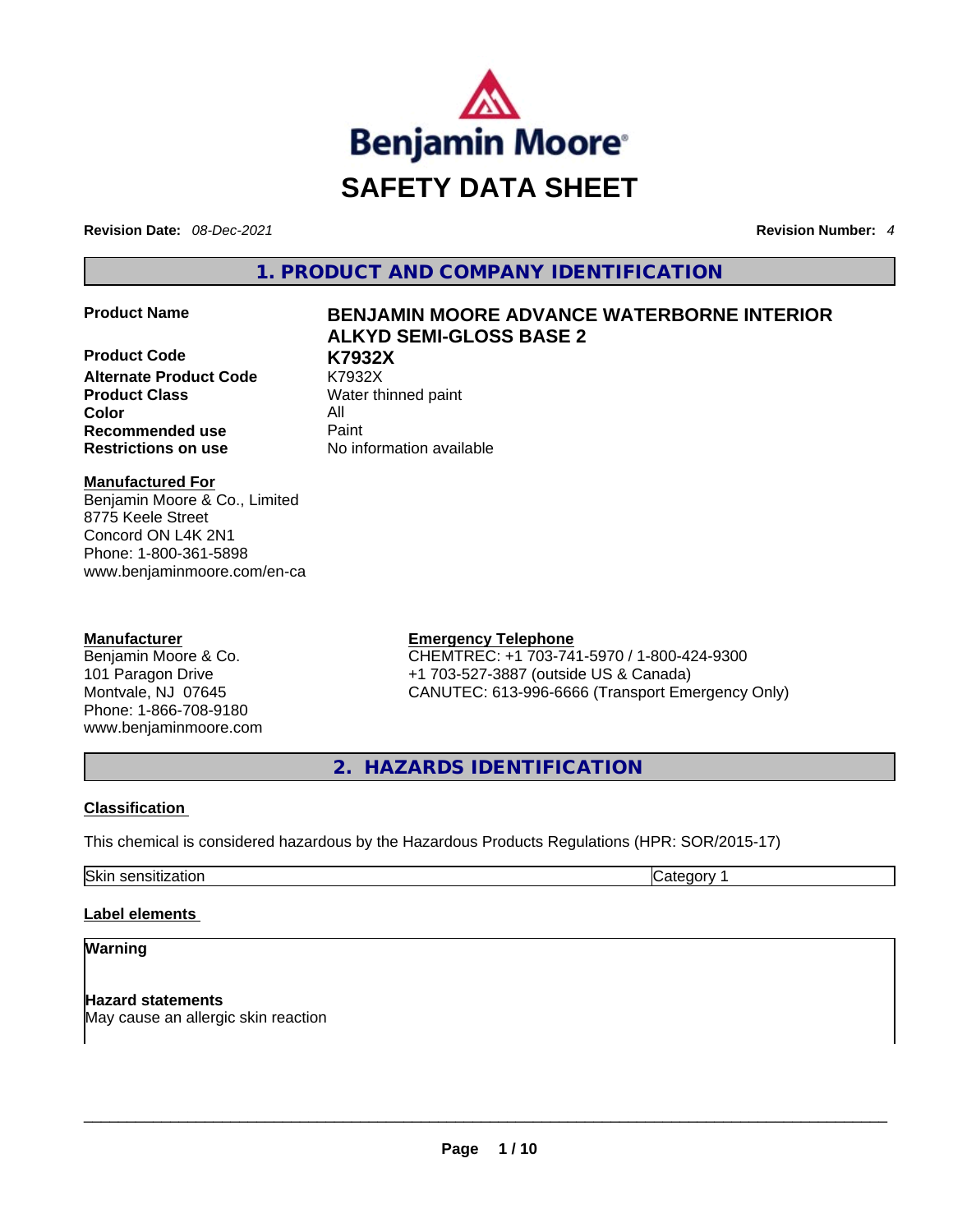

**Appearance** liquid **Odor 11** and **Odor 11** and **Odor 11** and **Odor 11** and **Odor** 11 and **Odor** 11 and **Odor** 11 and **Odor** 11 and **Odor** 11 and **Odor** 11 and **Odor** 11 and **Odor** 11 and **Odor** 11 and **Odor** 11 and **Odor** 

# **Precautionary Statements - Prevention**

Avoid breathing dust/fume/gas/mist/vapors/spray Contaminated work clothing should not be allowed out of the workplace Wear protective gloves

## **Skin**

IF ON SKIN: Wash with plenty of soap and water If skin irritation or rash occurs: Get medical advice/attention Wash contaminated clothing before reuse

# **Precautionary Statements - Disposal**

Dispose of contents/container to an approved waste disposal plant

## **Other information**

No information available

**WARNING:** This product contains isothiazolinone compounds at levels of <0.1%. These substances are biocides commonly found in most paints and a variety of personal care products as a preservative. Certain individuals may be sensitive or allergic to these substances, even at low levels.

# **3. COMPOSITION INFORMATION ON COMPONENTS**

| <b>Chemical name</b>                       | CAS No.    | Weight-%       | Hazardous Material<br>registry number<br>(HMIRA registry $#$ ) | Date HMIRA filed and<br>Information Review Act date exemption granted<br>(if applicable) |
|--------------------------------------------|------------|----------------|----------------------------------------------------------------|------------------------------------------------------------------------------------------|
| Titanium dioxide                           | 13463-67-7 | 7 - 13%        |                                                                |                                                                                          |
| Kaolin                                     | 1332-58-7  | $3 - 7%$       |                                                                |                                                                                          |
| Limestone                                  | 1317-65-3  | - 5%           |                                                                |                                                                                          |
| Tetramethyl-5-decyne-4,7-diol,<br>2,4,7,9- | 126-86-3   | $0.1 - 0.25\%$ |                                                                |                                                                                          |

\*The exact percentage (concentration) of composition has been withheld as a trade secret

# **4. FIRST AID MEASURES**

**General Advice General Advice No hazards which require special first aid measures.** 

**Eye Contact <b>Rinse** thoroughly with plenty of water for at least 15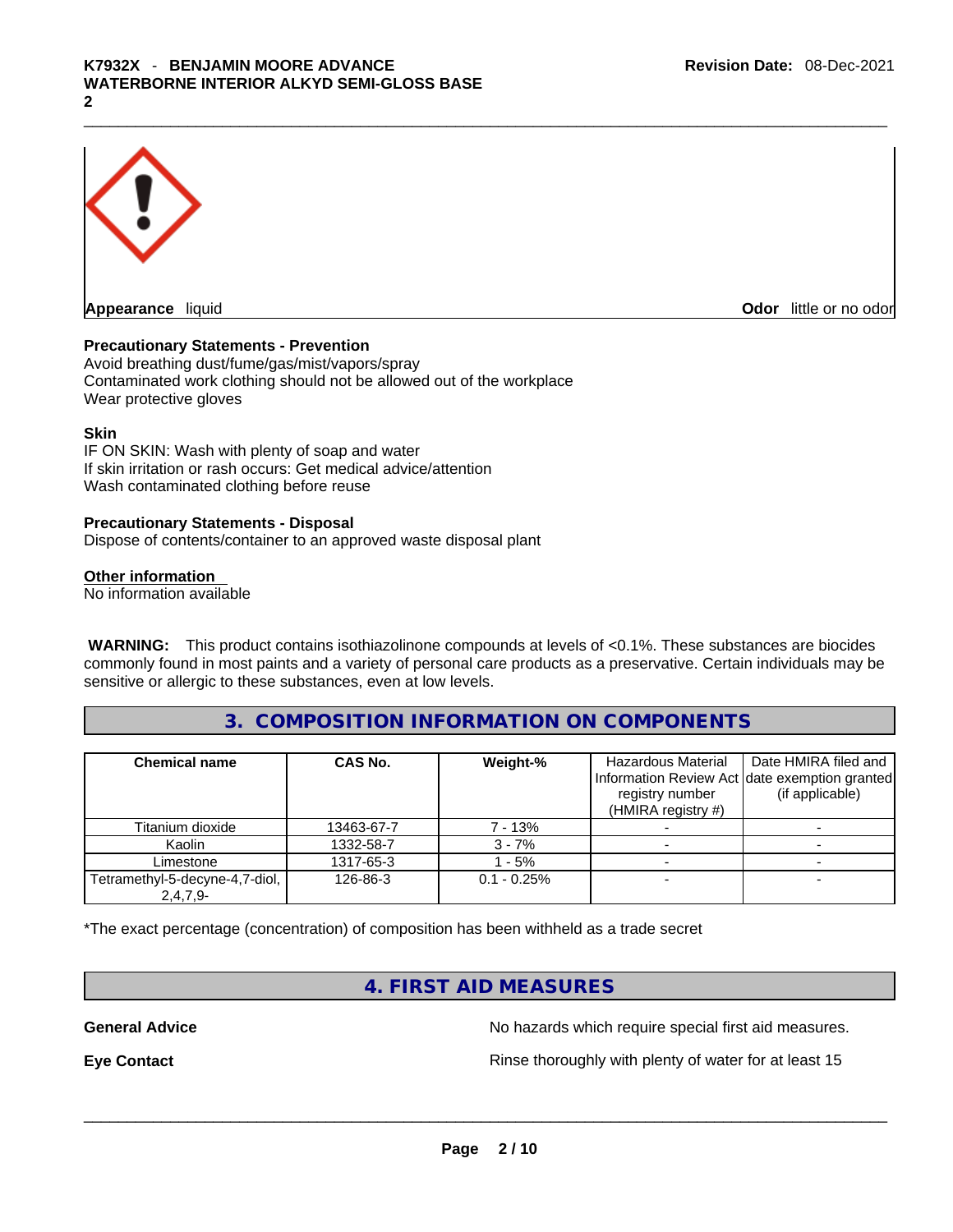|                                        | 5. FIRE-FIGHTING MEASURES                                                                                                                                                                                                              |  |  |
|----------------------------------------|----------------------------------------------------------------------------------------------------------------------------------------------------------------------------------------------------------------------------------------|--|--|
| <b>Notes To Physician</b>              | Treat symptomatically.                                                                                                                                                                                                                 |  |  |
| <b>Most Important Symptoms/Effects</b> | May cause allergic skin reaction.                                                                                                                                                                                                      |  |  |
| Ingestion                              | Clean mouth with water and afterwards drink plenty of<br>water. Consult a physician if necessary.                                                                                                                                      |  |  |
| <b>Inhalation</b>                      | Move to fresh air. If symptoms persist, call a physician.                                                                                                                                                                              |  |  |
| <b>Skin Contact</b>                    | Wash off immediately with soap and plenty of water while<br>removing all contaminated clothes and shoes. If skin<br>irritation persists, call a physician. Wash clothing before<br>reuse. Destroy contaminated articles such as shoes. |  |  |
|                                        | minutes and consult a physician.                                                                                                                                                                                                       |  |  |

| <b>Suitable Extinguishing Media</b>                                                                                                                | Use extinguishing measures that are appropriate to local<br>circumstances and the surrounding environment.                                                                                                           |  |  |
|----------------------------------------------------------------------------------------------------------------------------------------------------|----------------------------------------------------------------------------------------------------------------------------------------------------------------------------------------------------------------------|--|--|
| Protective equipment and precautions for firefighters                                                                                              | As in any fire, wear self-contained breathing apparatus<br>pressure-demand, MSHA/NIOSH (approved or equivalent)<br>and full protective gear.<br>Closed containers may rupture if exposed to fire or<br>extreme heat. |  |  |
| <b>Specific Hazards Arising From The Chemical</b>                                                                                                  |                                                                                                                                                                                                                      |  |  |
| Sensitivity to mechanical impact                                                                                                                   | No.                                                                                                                                                                                                                  |  |  |
| Sensitivity to static discharge                                                                                                                    | No                                                                                                                                                                                                                   |  |  |
| <b>Flash Point Data</b><br>Flash point (°F)<br>Flash Point (°C)<br><b>Method</b><br><b>Flammability Limits In Air</b><br>Lower flammability limit: | Not applicable<br>Not applicable<br>Not applicable<br>Not applicable                                                                                                                                                 |  |  |
| <b>Upper flammability limit:</b>                                                                                                                   | Not applicable                                                                                                                                                                                                       |  |  |
| Health: 1<br>Flammability: 0<br><b>NFPA</b>                                                                                                        | Instability: 0<br><b>Special: Not Applicable</b>                                                                                                                                                                     |  |  |
| <b>NFPA Legend</b><br>0 - Not Hazardous<br>1 - Slightly<br>2 - Moderate<br>3 - Hinh                                                                |                                                                                                                                                                                                                      |  |  |

3 - High 4 - Severe

*The ratings assigned are only suggested ratings, the contractor/employer has ultimate responsibilities for NFPA ratings where this system is used.*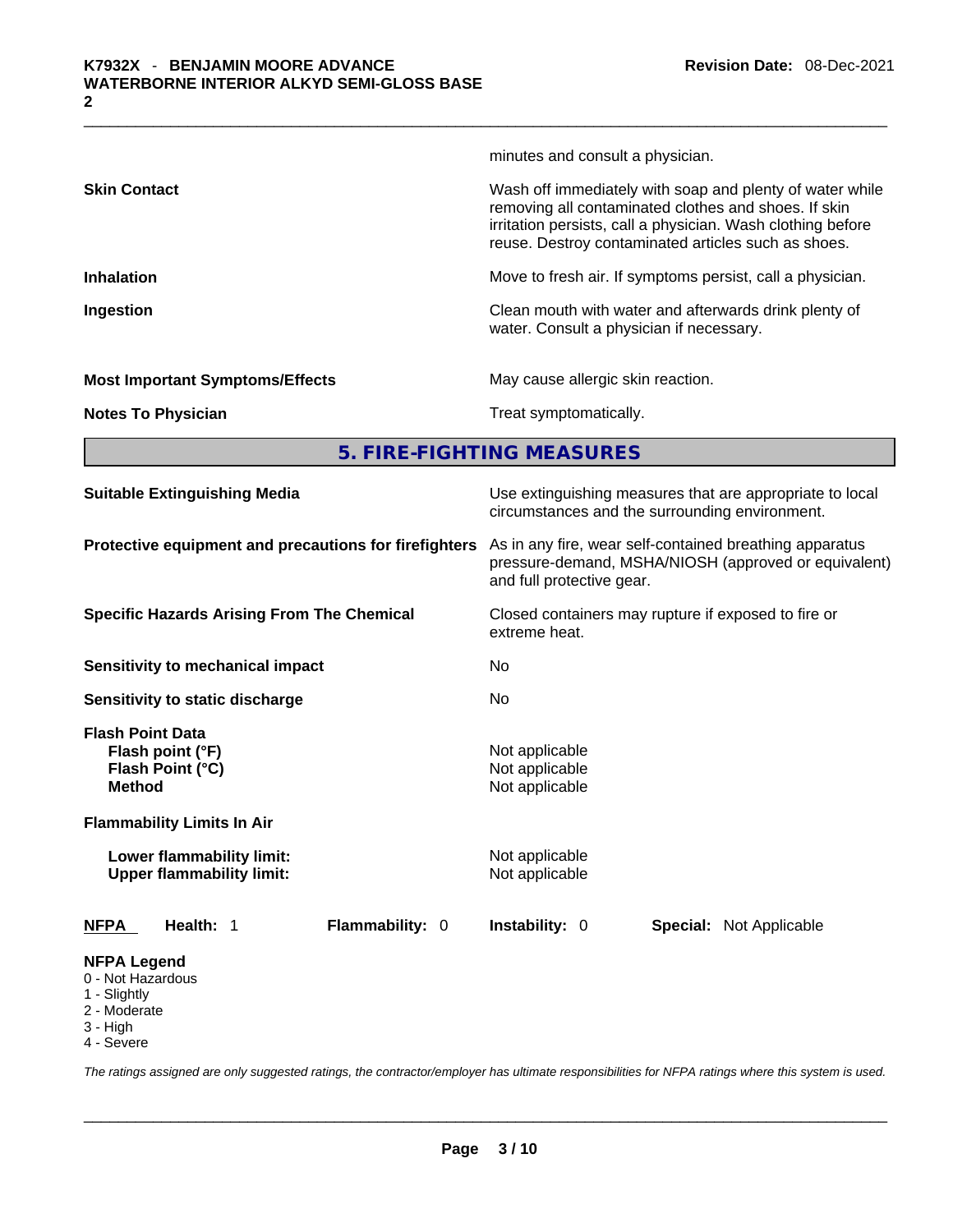*Additional information regarding the NFPA rating system is available from the National Fire Protection Agency (NFPA) at www.nfpa.org.* 

**6. ACCIDENTAL RELEASE MEASURES** 

**Personal Precautions Avoid contact with skin, eyes and clothing. Ensure Personal Precautions** adequate ventilation.

**Other Information Determined Information Prevent further leakage or spillage if safe to do so.** 

**Environmental precautions** See Section 12 for additional Ecological Information.

**Methods for Cleaning Up Example 20 Soak** up with inert absorbent material. Sweep up and shovel into suitable containers for disposal.

# **7. HANDLING AND STORAGE**

**Handling <b>Avoid contact with skin**, eyes and clothing. Avoid breathing and the sking of the sking and clothing. Avoid breathing vapors, spray mists or sanding dust. In case of insufficient ventilation, wear suitable respiratory equipment.

**Storage Keep container tightly closed. Keep out of the reach of Keep** container tightly closed. Keep out of the reach of children.

**Incompatible Materials Incompatible Materials No information available** 

**8. EXPOSURE CONTROLS/PERSONAL PROTECTION** 

# **Exposure Limits**

| <b>Chemical name</b> | <b>ACGIH TLV</b>                                                                                                                              | <b>Alberta</b>           | <b>British Columbia</b>                                                        | <b>Ontario</b>              | Quebec                       |
|----------------------|-----------------------------------------------------------------------------------------------------------------------------------------------|--------------------------|--------------------------------------------------------------------------------|-----------------------------|------------------------------|
| Titanium dioxide     | TWA: $10 \text{ mg/m}^3$                                                                                                                      | 10 mg/m $3$ - TWA        | 10 mg/m <sup>3</sup> - TWA<br>$3$ mg/m <sup>3</sup> - TWA                      | 10 mg/m <sup>3</sup> - TWA  | 10 mg/m <sup>3</sup> - TWAEV |
| Kaolin               | TWA: $2 \text{ mg/m}^3$<br>particulate matter<br>containing no<br>asbestos and <1%<br>crystalline silica,<br>respirable particulate<br>matter | $2 \text{ mg/m}^3$ - TWA | $2 \text{ mg/m}^3$ - TWA                                                       | $2$ mg/m <sup>3</sup> - TWA | 5 mg/m <sup>3</sup> - TWAEV  |
| Limestone            | N/E                                                                                                                                           | 10 mg/m $3$ - TWA        | 10 mg/m $3$ - TWA<br>$3$ mg/m <sup>3</sup> - TWA<br>$20 \text{ mg/m}^3$ - STEL | N/E                         | 10 mg/m $3$ - TWAEV          |

**Legend**

ACGIH - American Conference of Governmental Industrial Hygienists

Alberta - Alberta Occupational Exposure Limits

British Columbia - British Columbia Occupational Exposure Limits Ontario - Ontario Occupational Exposure Limits

Quebec - Quebec Occupational Exposure Limits

N/E - Not established

**Engineering Measures** Ensure adequate ventilation, especially in confined areas. \_\_\_\_\_\_\_\_\_\_\_\_\_\_\_\_\_\_\_\_\_\_\_\_\_\_\_\_\_\_\_\_\_\_\_\_\_\_\_\_\_\_\_\_\_\_\_\_\_\_\_\_\_\_\_\_\_\_\_\_\_\_\_\_\_\_\_\_\_\_\_\_\_\_\_\_\_\_\_\_\_\_\_\_\_\_\_\_\_\_\_\_\_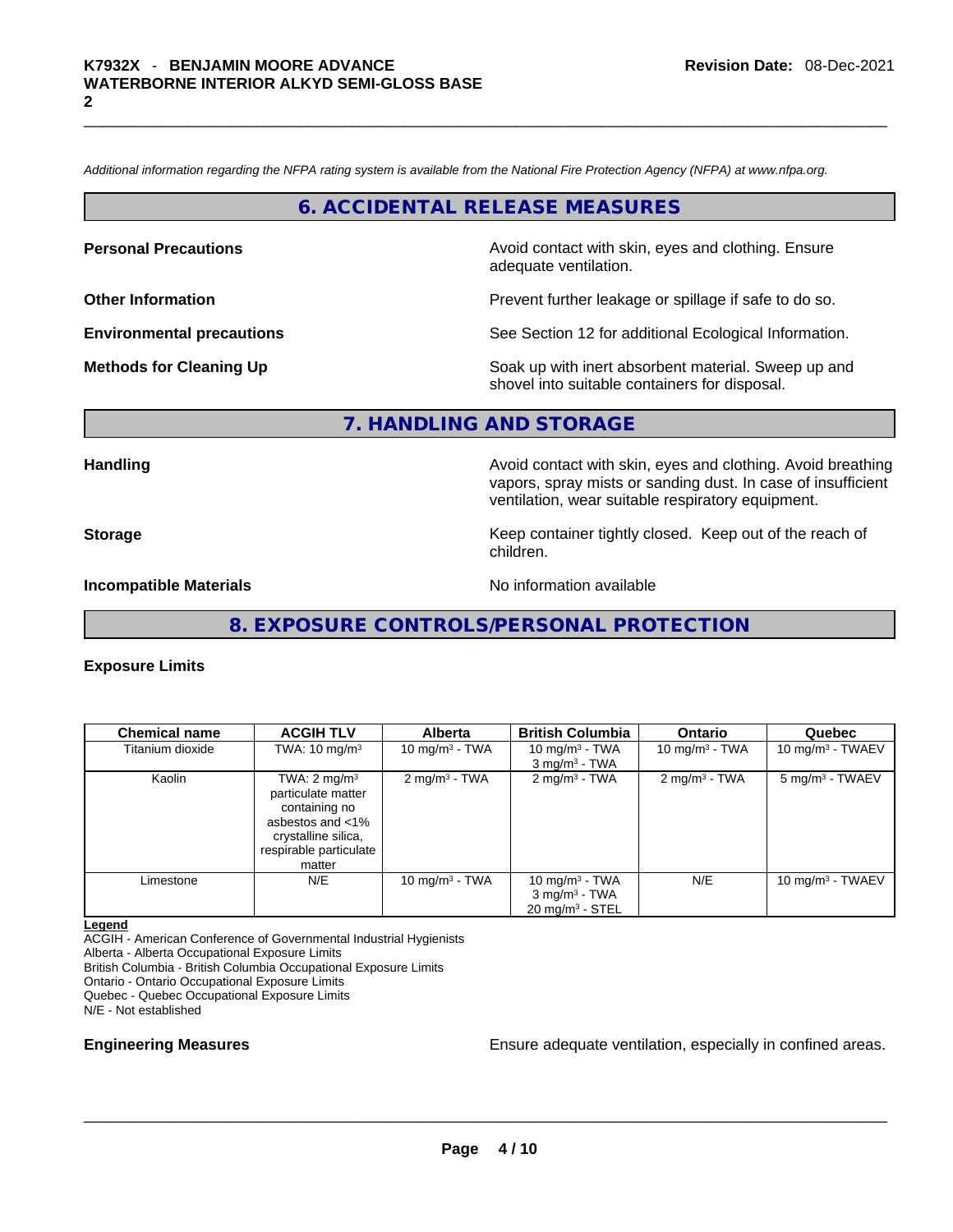# **Personal Protective Equipment**

**Eye/Face Protection Safety glasses with side-shields. Skin Protection Protection Protective gloves and impervious clothing. Respiratory Protection In case of insufficient ventilation wear suitable respiratory** equipment.

**Hygiene Measures Avoid contact with skin, eyes and clothing. Remove and Avoid contact with skin, eyes and clothing. Remove and** wash contaminated clothing before re-use. Wash thoroughly after handling.

# **9. PHYSICAL AND CHEMICAL PROPERTIES**

**Appearance** liquid **Odor Odor Odor Odor Odor Odor** *little or no odor little or no odor little or no odor* **Odor Threshold** No information available **Density (lbs/gal)** 10.0 - 10.4 **Specific Gravity** 1.20 - 1.25 **pH pH 1 Viscosity (cps) No information available No information available Solubility(ies)** No information available **Water solubility Water solubility No information available Evaporation Rate No information available No information available Vapor pressure No information available No information available Vapor density No information available No information available Wt. % Solids** 40 - 50 **Vol. % Solids Wt. % Volatiles** 50 - 60 **Vol. % Volatiles** 60 - 70 **VOC Regulatory Limit (g/L)** < 50 **Boiling Point (°F)** 212 **Boiling Point (°C)** 100 **Freezing point (°F)** 32 **Freezing Point (°C)** 0 **Flash point (°F)**<br> **Flash Point (°C)**<br> **Flash Point (°C)**<br> **Compare Server All Alta Annual Mothematic Not applicable Flash Point (°C) Method** Not applicable **Flammability (solid, gas)** Not applicable **Upper flammability limit:** Not applicable **Lower flammability limit:** Not applicable **Autoignition Temperature (°F)** No information available **Autoignition Temperature (°C)** No information available **Decomposition Temperature (°F)** No information available **Decomposition Temperature (°C)** No information available **Partition coefficient** No information available

# **10. STABILITY AND REACTIVITY**

**Reactivity Not Applicable Not Applicable** 

**Chemical Stability Stable under normal conditions. Chemical Stability Stable under normal conditions. Chemical Stability Chemical Stability Chemical Stability Chemical Stability Chemical Stability Chemic**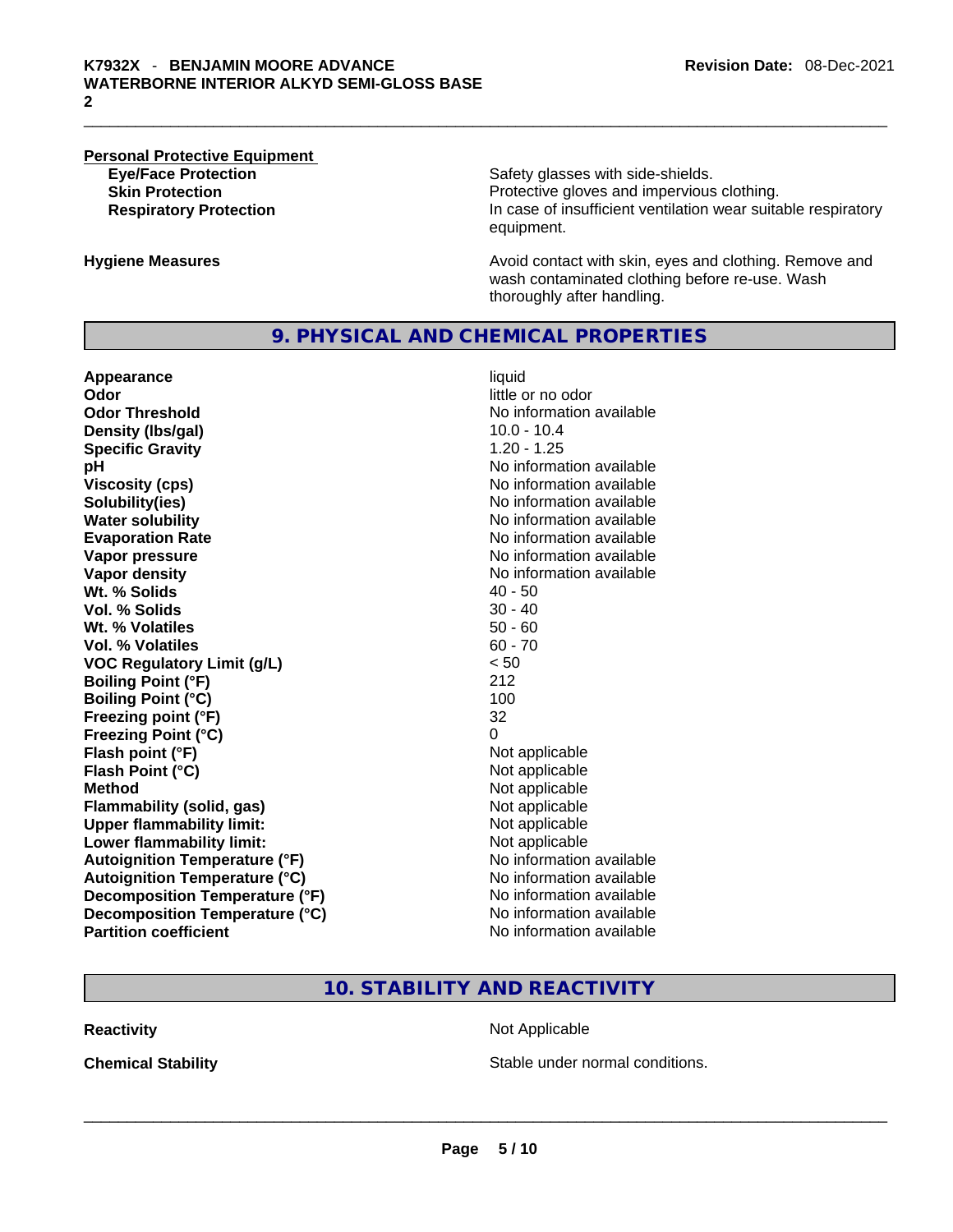**Hazardous Decomposition Products** None under normal use.

**Prevent from freezing.** 

**Incompatible Materials No materials** No materials to be especially mentioned.

**Possibility of hazardous reactions** None under normal conditions of use.

# **11. TOXICOLOGICAL INFORMATION**

# **Product Information Information on likely routes of exposure**

| <b>Principal Routes of Exposure</b>                                          | Eye contact, skin contact and inhalation. |
|------------------------------------------------------------------------------|-------------------------------------------|
| <b>Acute Toxicity</b><br><b>Product Information</b>                          | No information available                  |
| Symptoms related to the physical, chemical and toxicological characteristics |                                           |

**Symptoms Symptoms No information available** 

# **Delayed and immediate effects as well as chronic effects from short and long-term exposure**

| Eye contact                     | May cause slight irritation                              |
|---------------------------------|----------------------------------------------------------|
| <b>Skin contact</b>             | Prolonged skin contact may cause skin irritation and/or  |
|                                 | dermatitis. May cause sensitization by skin contact.     |
| <b>Inhalation</b>               | May cause irritation of respiratory tract.               |
| Ingestion                       | Ingestion may cause gastrointestinal irritation, nausea, |
|                                 | vomiting and diarrhea.                                   |
| <b>Sensitization</b>            | May cause an allergic skin reaction.                     |
| <b>Neurological Effects</b>     | No information available.                                |
| <b>Mutagenic Effects</b>        | No information available.                                |
| <b>Reproductive Effects</b>     | No information available.                                |
| <b>Developmental Effects</b>    | No information available.                                |
| <b>Target organ effects</b>     | No information available.                                |
| <b>STOT - single exposure</b>   | No information available.                                |
| <b>STOT - repeated exposure</b> | No information available.                                |
| Other adverse effects           | No information available.                                |
| <b>Aspiration Hazard</b>        | No information available.                                |
|                                 |                                                          |

# **Numerical measures of toxicity**

**The following values are calculated based on chapter 3.1 of the GHS document**

| ATEmix (oral) | 89706 mg/kg |  |
|---------------|-------------|--|
|               |             |  |

# **Component Information**

| <b>D50</b><br>$h$<br>arol.<br>шы<br>idille |  | <b>D50</b> | C <sub>50</sub><br>мано |
|--------------------------------------------|--|------------|-------------------------|
|                                            |  |            |                         |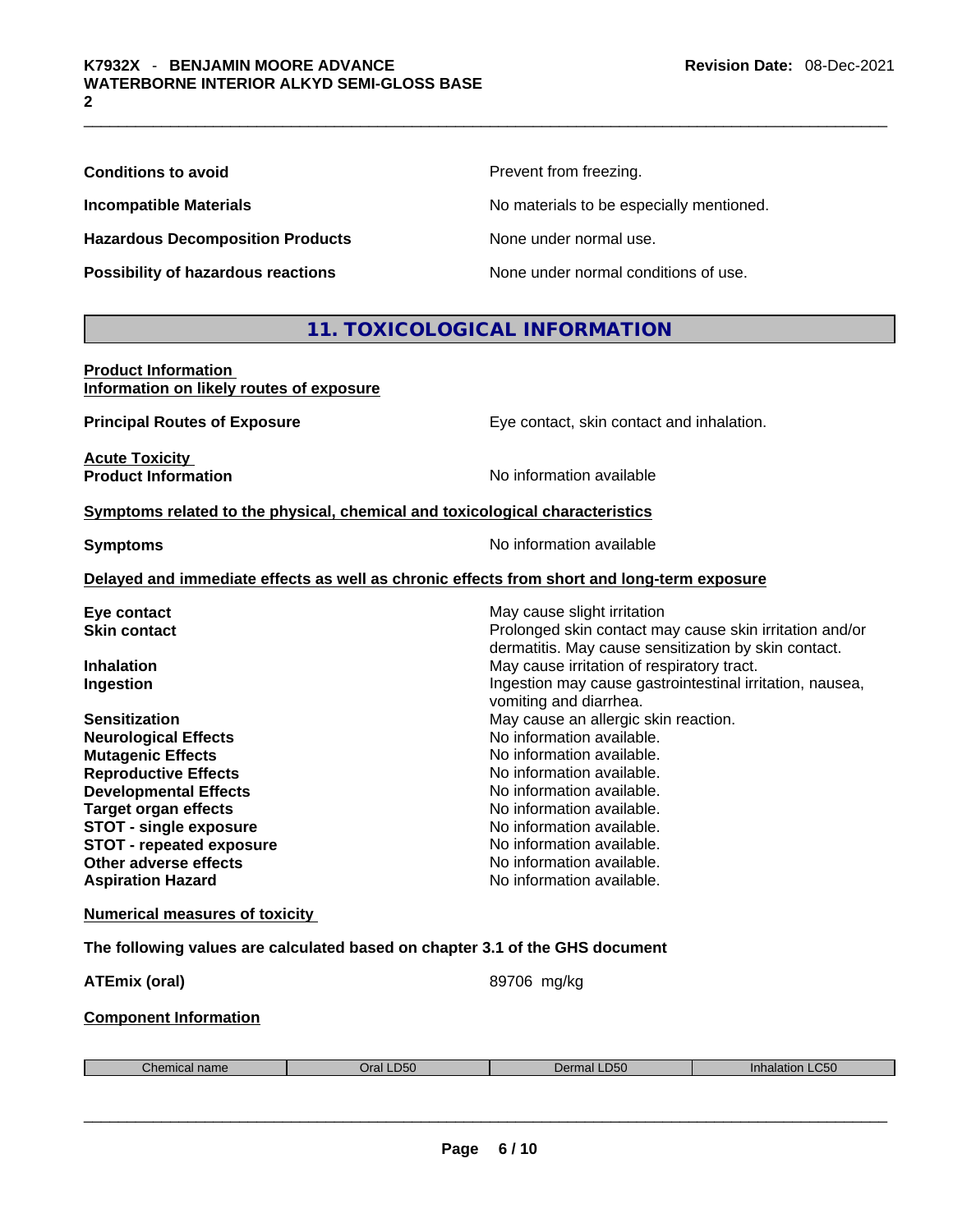# K7932X - BENJAMIN MOORE ADVANCE<br>WATERBORNE INTERIOR ALKYD SEMI-GLOSS BASE<br>2 **WATERBORNE INTERIOR ALKYD SEMI-GLOSS BASE 2**

| Titanium dioxide<br>13463-67-7                           | $> 10000$ mg/kg (Rat) |                         | $\overline{\phantom{0}}$ |
|----------------------------------------------------------|-----------------------|-------------------------|--------------------------|
| Kaolin<br>1332-58-7                                      | $>$ 5000 mg/kg (Rat)  | $>$ 5000 mg/kg (Rat)    |                          |
| Tetramethyl-5-decyne-4,7-diol,<br>$2,4,7,9-$<br>126-86-3 | $>$ 500 mg/kg (Rat)   | $>$ 1000 mg/kg (Rabbit) | $>$ 20 mg/L (Rat) 1 h    |

# **Chronic Toxicity**

# **Carcinogenicity**

*The information below indicates whether each agency has listed any ingredient as a carcinogen:.* 

| <b>Chemical name</b> | <b>IARC</b>                         | <b>NTP</b> |
|----------------------|-------------------------------------|------------|
|                      | 2B -<br>- Possible Human Carcinogen |            |
| 'Titanium dioxide    |                                     |            |

• Although IARC has classified titanium dioxide as possibly carcinogenic to humans (2B), their summary concludes: "No significant exposure to titanium dioxide is thought to occur during the use of products in which titanium dioxide is bound to other materials, such as paint."

# **Legend**

IARC - International Agency for Research on Cancer NTP - National Toxicity Program OSHA - Occupational Safety & Health Administration

**12. ECOLOGICAL INFORMATION** 

# **Ecotoxicity Effects**

The environmental impact of this product has not been fully investigated.

# **Product Information**

# **Acute Toxicity to Fish**

No information available

# **Acute Toxicity to Aquatic Invertebrates**

No information available

# **Acute Toxicity to Aquatic Plants**

No information available

# **Persistence / Degradability**

No information available.

# **Bioaccumulation**

No information available.

# **Mobility in Environmental Media**

# **Ozone**

No information available. \_\_\_\_\_\_\_\_\_\_\_\_\_\_\_\_\_\_\_\_\_\_\_\_\_\_\_\_\_\_\_\_\_\_\_\_\_\_\_\_\_\_\_\_\_\_\_\_\_\_\_\_\_\_\_\_\_\_\_\_\_\_\_\_\_\_\_\_\_\_\_\_\_\_\_\_\_\_\_\_\_\_\_\_\_\_\_\_\_\_\_\_\_ No information available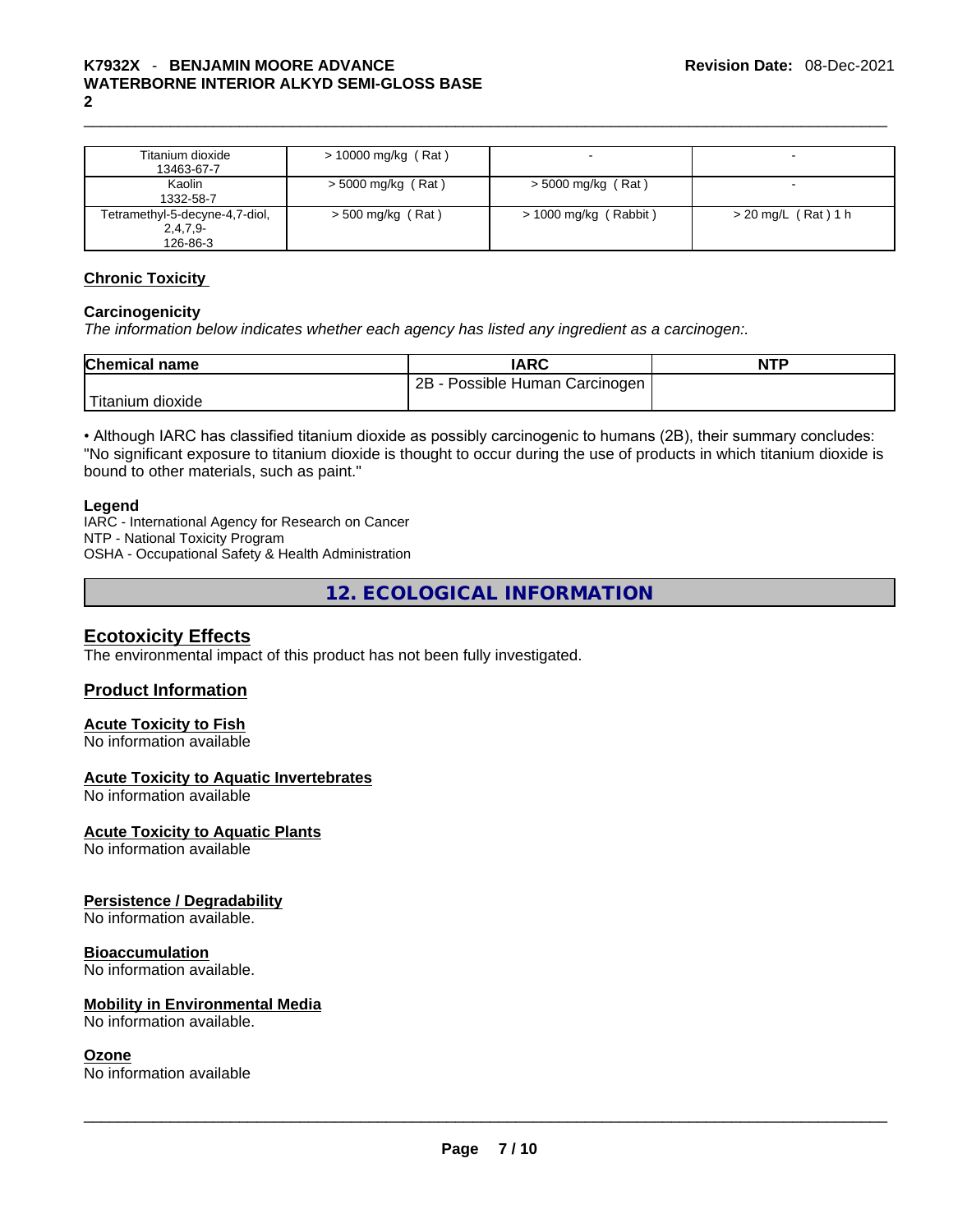# **Component Information**

# **Acute Toxicity to Fish**

Titanium dioxide  $LC50:$  > 1000 mg/L (Fathead Minnow - 96 hr.) Tetramethyl-5-decyne-4,7-diol, 2,4,7,9- LC50: 42 mg/L (Carp (Cyprinus carpio) - 24 hr.)

## **Acute Toxicity to Aquatic Invertebrates**

Tetramethyl-5-decyne-4,7-diol, 2,4,7,9- LC50: 91 mg/L (Daphnia magna - 48 hr.)

# **Acute Toxicity to Aquatic Plants**

Tetramethyl-5-decyne-4,7-diol, 2,4,7,9- EC50: 82 mg/L (Algae (Selenastrum capricornutum) - 72 hrs.)

# **13. DISPOSAL CONSIDERATIONS**

**Waste Disposal Method** Dispose of in accordance with federal, state, provincial, and local regulations. Local requirements may vary, consult your sanitation department or state-designated environmental protection agency for more disposal options.

**14. TRANSPORT INFORMATION** 

**TDG** Not regulated

**ICAO / IATA** Not regulated

**IMDG / IMO** Not regulated

# **15. REGULATORY INFORMATION**

# **International Inventories**

| <b>TSCA: United States</b><br><b>DSL: Canada</b> | Yes - All components are listed or exempt.<br>No - Not all of the components are listed.<br>One or more component is listed on NDSL. |
|--------------------------------------------------|--------------------------------------------------------------------------------------------------------------------------------------|
|                                                  |                                                                                                                                      |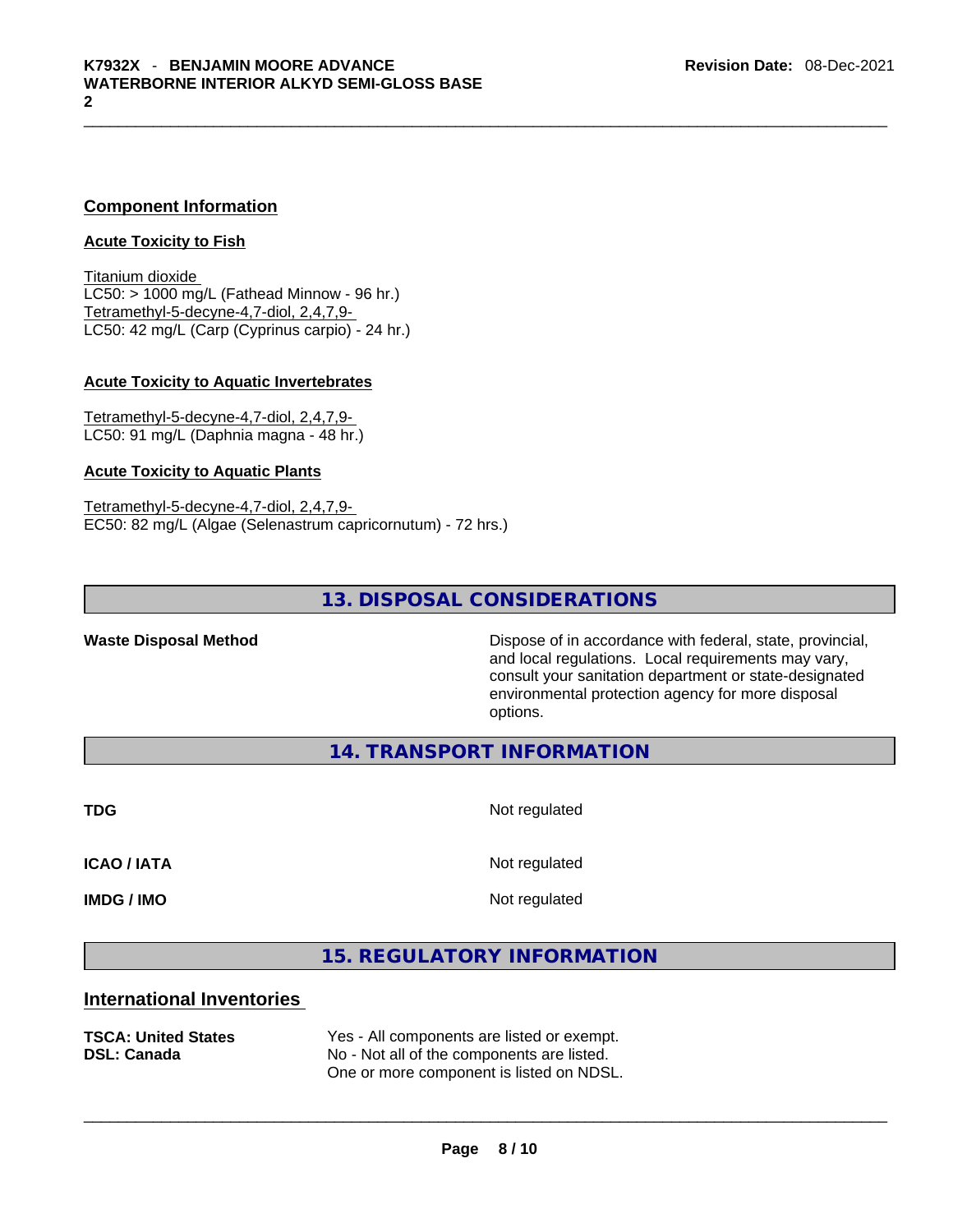# **National Pollutant Release Inventory (NPRI)**

# **NPRI Parts 1- 4**

This product contains the following Parts 1-4 NPRI chemicals:

*None*

# **NPRI Part 5**

This product contains the following NPRI Part 5 Chemicals:

*None*

# **WHMIS Regulatory Status**

This product has been classified in accordance with the hazard criteria of the Hazardous Products Regulations (HPR) and the SDS contains all the information required by the HPR.

| <b>16. OTHER INFORMATION</b>                                                                                                                                                                                |           |                                                                            |                      |                                                                                                                                               |  |
|-------------------------------------------------------------------------------------------------------------------------------------------------------------------------------------------------------------|-----------|----------------------------------------------------------------------------|----------------------|-----------------------------------------------------------------------------------------------------------------------------------------------|--|
| HMIS -                                                                                                                                                                                                      | Health: 1 | <b>Flammability: 0</b>                                                     | <b>Reactivity: 0</b> | $PPE: -$                                                                                                                                      |  |
| <b>HMIS Legend</b><br>0 - Minimal Hazard<br>1 - Slight Hazard<br>2 - Moderate Hazard<br>3 - Serious Hazard<br>4 - Severe Hazard<br>* - Chronic Hazard<br>present under the actual normal conditions of use. |           | X - Consult your supervisor or S.O.P. for "Special" handling instructions. |                      | Note: The PPE rating has intentionally been left blank. Choose appropriate PPE that will protect employees from the hazards the material will |  |

*Caution: HMISÒ ratings are based on a 0-4 rating scale, with 0 representing minimal hazards or risks, and 4 representing significant hazards or risks. Although HMISÒ ratings are not required on MSDSs under 29 CFR 1910.1200, the preparer, has chosen to provide them. HMISÒ ratings are to be used only in conjunction with a fully implemented HMISÒ program by workers who have received appropriate HMISÒ training. HMISÒ is a registered trade and service mark of the NPCA. HMISÒ materials may be purchased exclusively from J. J. Keller (800) 327-6868.* 

 **WARNING!** If you scrape, sand, or remove old paint, you may release lead dust. LEAD IS TOXIC. EXPOSURE TO LEAD DUST CAN CAUSE SERIOUS ILLNESS, SUCH AS BRAIN DAMAGE, ESPECIALLY IN CHILDREN. PREGNANT WOMEN SHOULD ALSO AVOID EXPOSURE.Wear a NIOSH approved respirator to control lead exposure. Clean up carefully with a HEPA vacuum and a wet mop. Before you start, find out how to protect yourself and your family by logging onto Health Canada at

http://www.hc-sc.gc.ca/ewh-semt/contaminants/lead-plomb/asked\_questions-questions\_posees-eng.php.

**Prepared By Product Stewardship Department** Benjamin Moore & Co. 101 Paragon Drive Montvale, NJ 07645